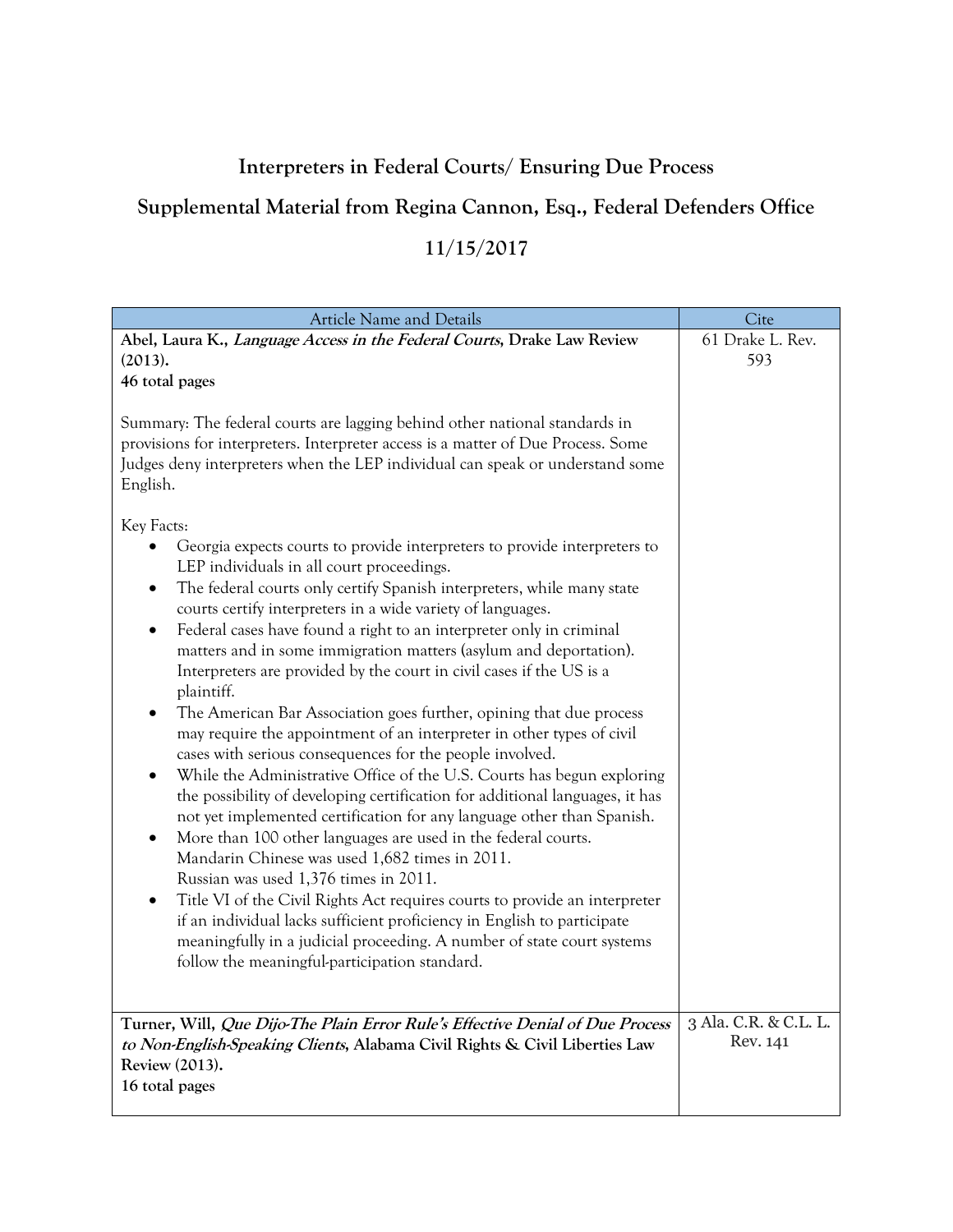| Summary: The plain error rule unduly disadvantages criminal defendants who                                                                                                                                                                                                                                                                                                                                                                                               |                                        |
|--------------------------------------------------------------------------------------------------------------------------------------------------------------------------------------------------------------------------------------------------------------------------------------------------------------------------------------------------------------------------------------------------------------------------------------------------------------------------|----------------------------------------|
| are not fluent in the English language in violation of the Due Process Clause of                                                                                                                                                                                                                                                                                                                                                                                         |                                        |
| the Fourteenth Amendment.                                                                                                                                                                                                                                                                                                                                                                                                                                                |                                        |
|                                                                                                                                                                                                                                                                                                                                                                                                                                                                          |                                        |
| De Jongh, Elena M., Court Interpreting, Florida Bar Journal (2008).                                                                                                                                                                                                                                                                                                                                                                                                      | 82-AUG Fla. B.J.                       |
| 15 total pages                                                                                                                                                                                                                                                                                                                                                                                                                                                           | 20                                     |
| Summary:                                                                                                                                                                                                                                                                                                                                                                                                                                                                 |                                        |
| Key Facts:                                                                                                                                                                                                                                                                                                                                                                                                                                                               |                                        |
| Spanish (214,355 events) remains the language most often interpreted in<br>the courts, accounting for 94 percent of all reported events, followed by<br>Mandarin (1,792 events), Arabic (1250 events), Vietnamese (863 events),<br>Korean (796 events), Cantonese (745 events), Russian (610 events),<br>French (417 events), and Foochow (409 events). [Unclear what                                                                                                    |                                        |
| year/years this refers to]<br>[On Certification:] Moreover, it should be noted that, although different<br>states "have several different kinds of interpreter testing, not all tests are                                                                                                                                                                                                                                                                                |                                        |
| recognized by law as certification tests." $\frac{14}{11}$ The establishment of a<br>consortium by the National Center for the State Courts (NCSC) is a<br>significant improvement toward professionalizing and setting uniform                                                                                                                                                                                                                                          |                                        |
| requirements in court interpreting services at the state level. In addition<br>to administering court interpreting examinations, the NCSC provides<br>court interpreter orientation and training. $\frac{15}{2}$                                                                                                                                                                                                                                                         |                                        |
| Construction and Application of Court Interpreters Act, 28 U.S.C.A. §§ 1827,<br>1828                                                                                                                                                                                                                                                                                                                                                                                     | 40 A.L.R. Fed. 2d<br>115               |
|                                                                                                                                                                                                                                                                                                                                                                                                                                                                          |                                        |
| Index on all uses of the Court Interpreters Act                                                                                                                                                                                                                                                                                                                                                                                                                          |                                        |
| 96 total pages                                                                                                                                                                                                                                                                                                                                                                                                                                                           |                                        |
| Wong, Annette, A Matter of Competence: Lawyers, Courts, and Failing to<br>Translate Linguistic and Cultural Differences, Southern California Review of                                                                                                                                                                                                                                                                                                                   | 21 S. Cal. Rev. L. &<br>Soc. Just. 431 |
| Law and Social Justice (2012).                                                                                                                                                                                                                                                                                                                                                                                                                                           |                                        |
| 37 total pages                                                                                                                                                                                                                                                                                                                                                                                                                                                           |                                        |
| Summary: Limited English Proficiency persons have a right to court interpreters.<br>This right is impeded due to a shortage of interpreters, languishing proposed<br>legislation, and the disqualification of bilingual jurors. Focusing on the<br>incompetency of the individual LEP litigant to understand his or her proceedings<br>is misguided. Cultural information can be used as mitigating evidence and<br>cultural awareness is a professional responsibility. |                                        |
| Key Facts:<br>Spalding County, GA case used as introductory example; Annie Ling was<br>a Malaysian immigrant charged with child cruelty who did not have an<br>interpreter at trial.<br>She did not understand that instead of trial she could plea to<br>$\circ$<br>serve a one-year prison term.                                                                                                                                                                       |                                        |